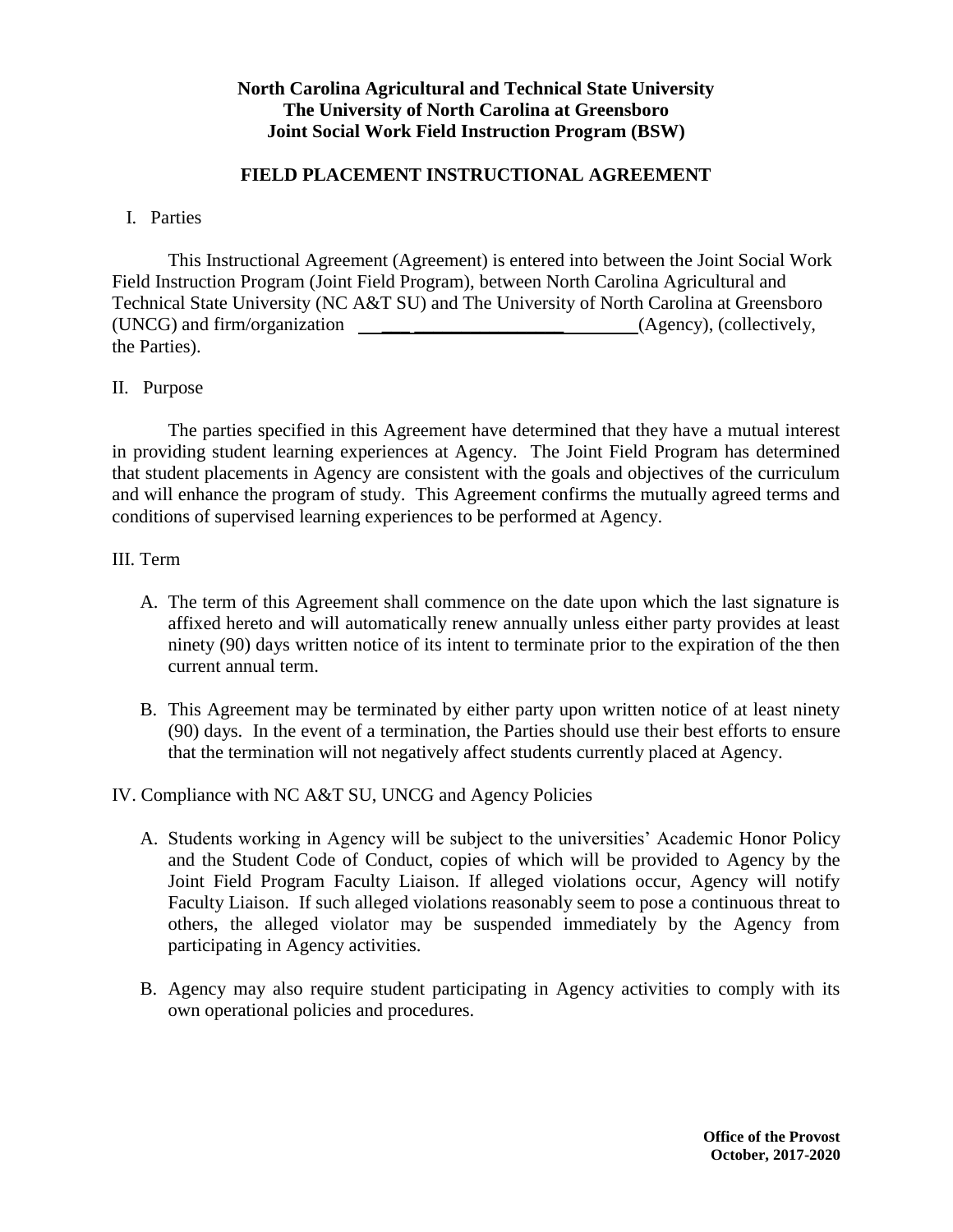- V. Responsibilities of the Parties
	- A. The Universities shall:
		- 1. Notify students of appropriate placement opportunities for the experiential learning activity;
		- 2. Approve placement site and learning objectives;
		- 3. Select and register students for placement;
		- 4. Award University credit to students;
		- 5. Identify for the Agency the Faculty Liaison who will be the primary contact for specified learning activities;
		- 6. Participate in planning and evaluation regarding learning activities;
		- 7. Provide Agency with current field placement manual identifying policies and procedures. The Agency will also be provided with evaluation forms and deadlines;
		- 8. Inform Agency of the Joint Field program calendars and initiate discussions of students' obligations to report to Agency, if necessary, whenever classes are not in session; and
		- 9. Implement procedures to notify students of obligations listed below:
			- a. Attend orientation sessions regarding learning activity;
			- b. Comply with all applicable policies and operational procedures of Agency;
			- c. Negotiate a set of learning objectives with Agency and the Joint Field program and provide to each a written statement of objectives set forth in the student's Learning Agreement;
			- d. Give prior notice of necessary absence to Faculty Liaison and appropriate Agency personnel;
			- e. Obtain and maintain any required health insurance and professional liability insurance with minimum amount of coverage for the student of \$1,000,000 per occurrence and \$3,000,000 aggregate. Faculty Liaison will, upon request, provide to Agency, a copy of the Certificate of Insurance that has been provided by student;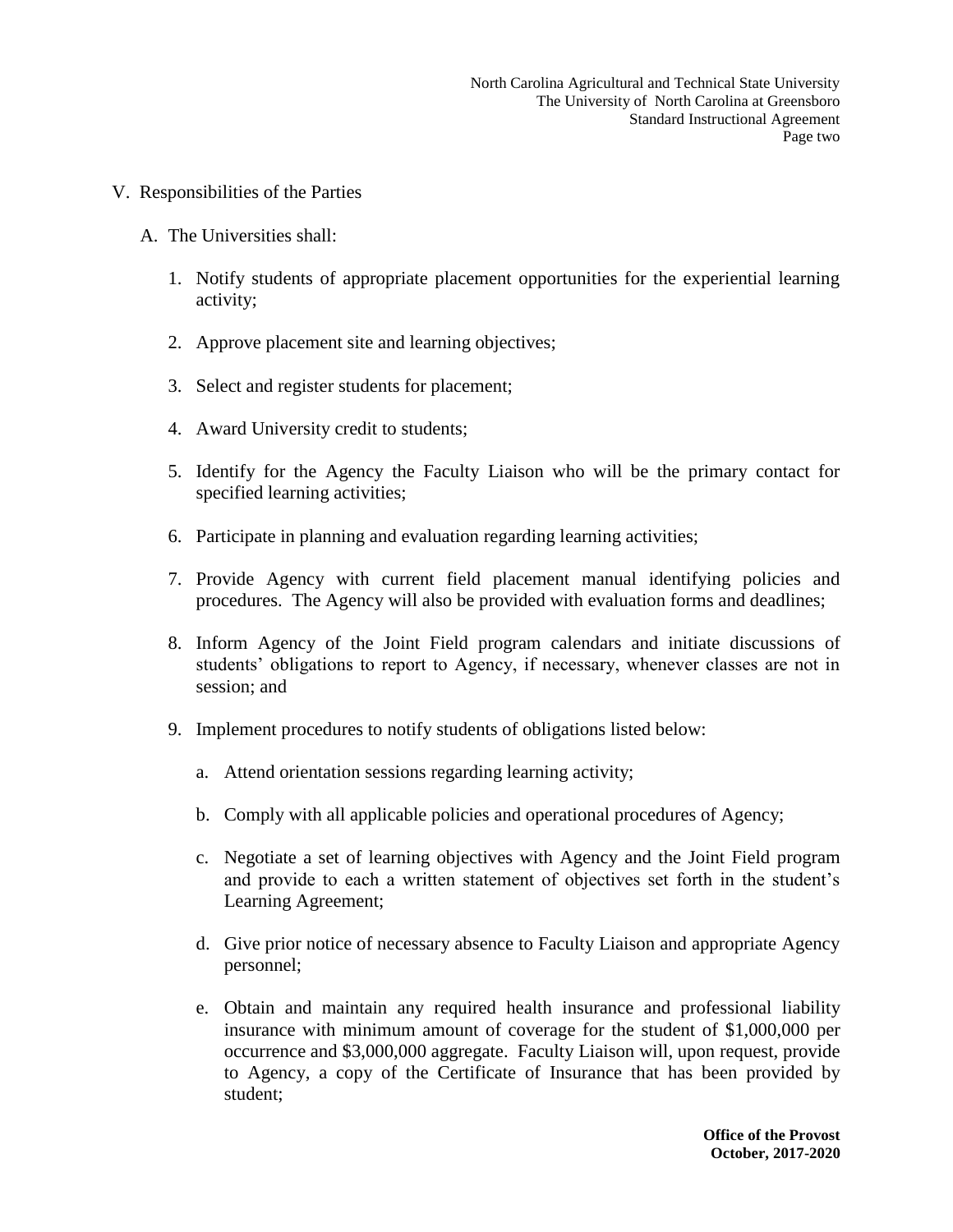- f. Maintain professional standards of confidentiality;
- g. Participate in all individual or group meetings associated with learning activity; and
- h. Provide personal transportation to and from learning activity.
- B. Agency shall:
	- 1. Provide opportunities for student observation and/or participation on Agency premises;
	- 2. Provide a safe environment in compliance with all federal and state laws and inform the Universities and students of hazardous conditions and unusual circumstances that may create unsafe conditions;
	- 3. Provide to Faculty Liaison and students written policies and operational procedures to which students are expected to adhere while they are at Agency setting;
	- 4. Provide to Faculty Liaison a list of duties or job description for student placements with notation of any specific requisite skills or abilities, as well as identify essential functions of the position;
	- 5. Participate in planning and evaluation sessions with students and, where appropriate, with Joint Social Work field faculty;
	- 6. Identify for Co-Directors of Field and Faculty Liaison the Agency personnel primarily responsible for supervising learning activity at Agency;
	- 7. Provide on-site supervision and guidance to learning activity;
	- 8. Provide timely final evaluation of student performance in the manner specified by the University;
	- 9. Conduct exit interviews with students that will include discussion of Agency's final evaluation; and
	- 10. Notify Faculty Liaison of unsatisfactory performance or misconduct of a student and provide documentation of any charge to Faculty Liaison. If a student fails to comply with Agency's policies and procedures, Agency may immediately suspend or terminate that student from further participation in the program on its premises.
- VI. Number of Placements

Agency and the Joint Field Program will mutually determine the number of students to be placed at Agency for a given term. Agency and the Universities may decide to have no active placements for a period of time without affecting the continuation of this Agreement.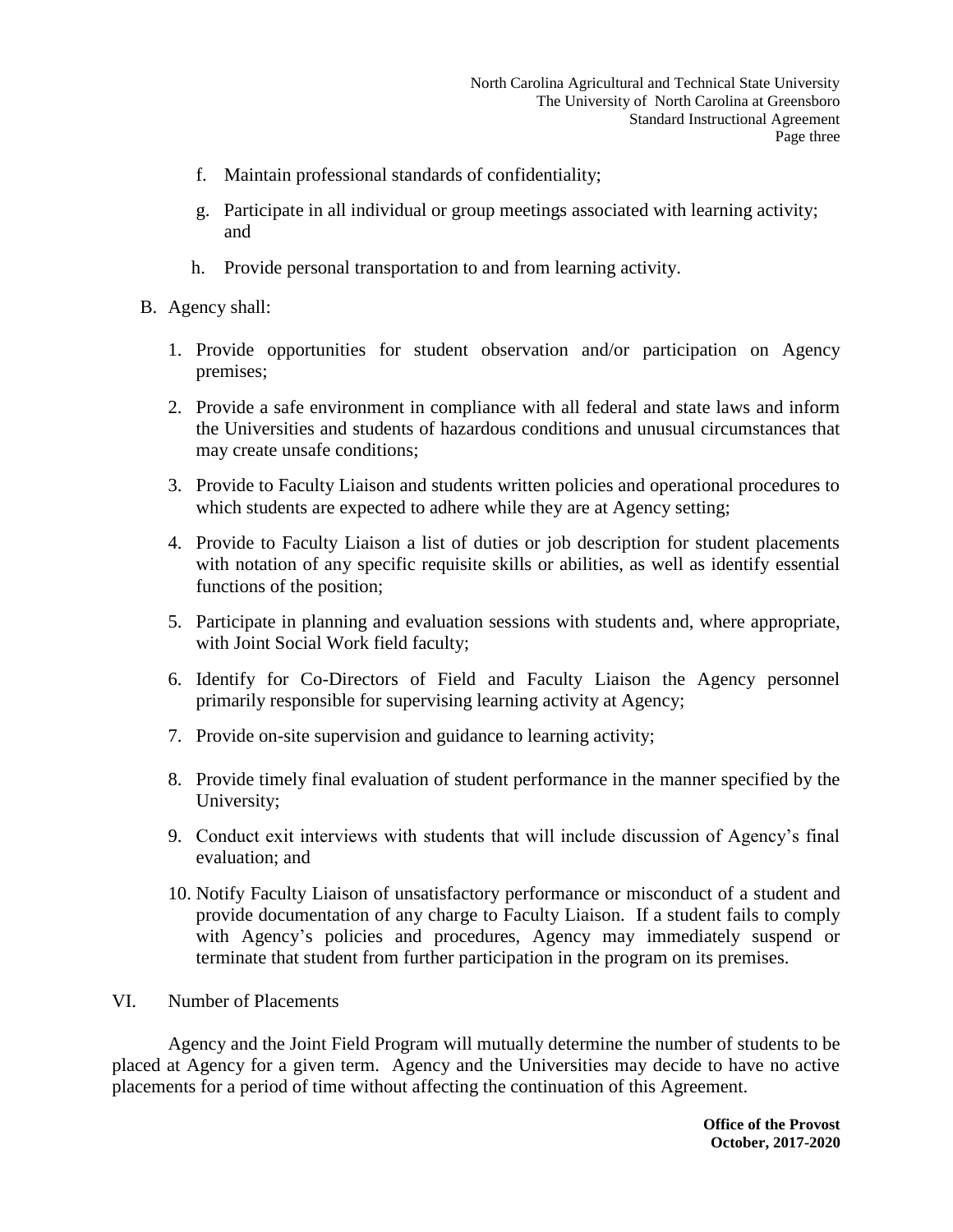#### VII. Nondiscrimination

Both parties agree to perform their duties under this Agreement without discrimination on the basis of race, sex, religion, national origin, age, and disability. The Agency agrees to accept qualified students with disabilities from the Universities in accordance with Section 504 of the Rehabilitation Act of 1973 and The Americans with Disabilities Act of 1990, and as amended. If the student has self-reported his/her disability to the Universities, the University's Department of Disability Services will consult with Agency's fieldwork supervisor on a case-by-case basis to determine whether the University or the Agency will provide reasonable accommodation(s). In the event the Agency furnishes the reasonable accommodation(s) for the student, the University agrees to reimburse the Agency for costs incurred by the Agency for providing the reasonable accommodation(s), except for accommodations involving permanent structural alterations to the Agency's property.

### VIII. Monetary Compensation to Student

Students placed in learning activities under this Agreement receive University credit toward an academic degree, including where appropriate hourly units. Monetary compensation to students is not provided under the terms set out herein. Any agreement between Agency and a student for monetary compensation is separate from and outside the terms of this agreement. The University may not be made a party to such a compensation agreement.

### IX. Employment

Students are not considered employees or agents of either the University or Agency except as agreed to between a student and Agency pursuant to Section VIII.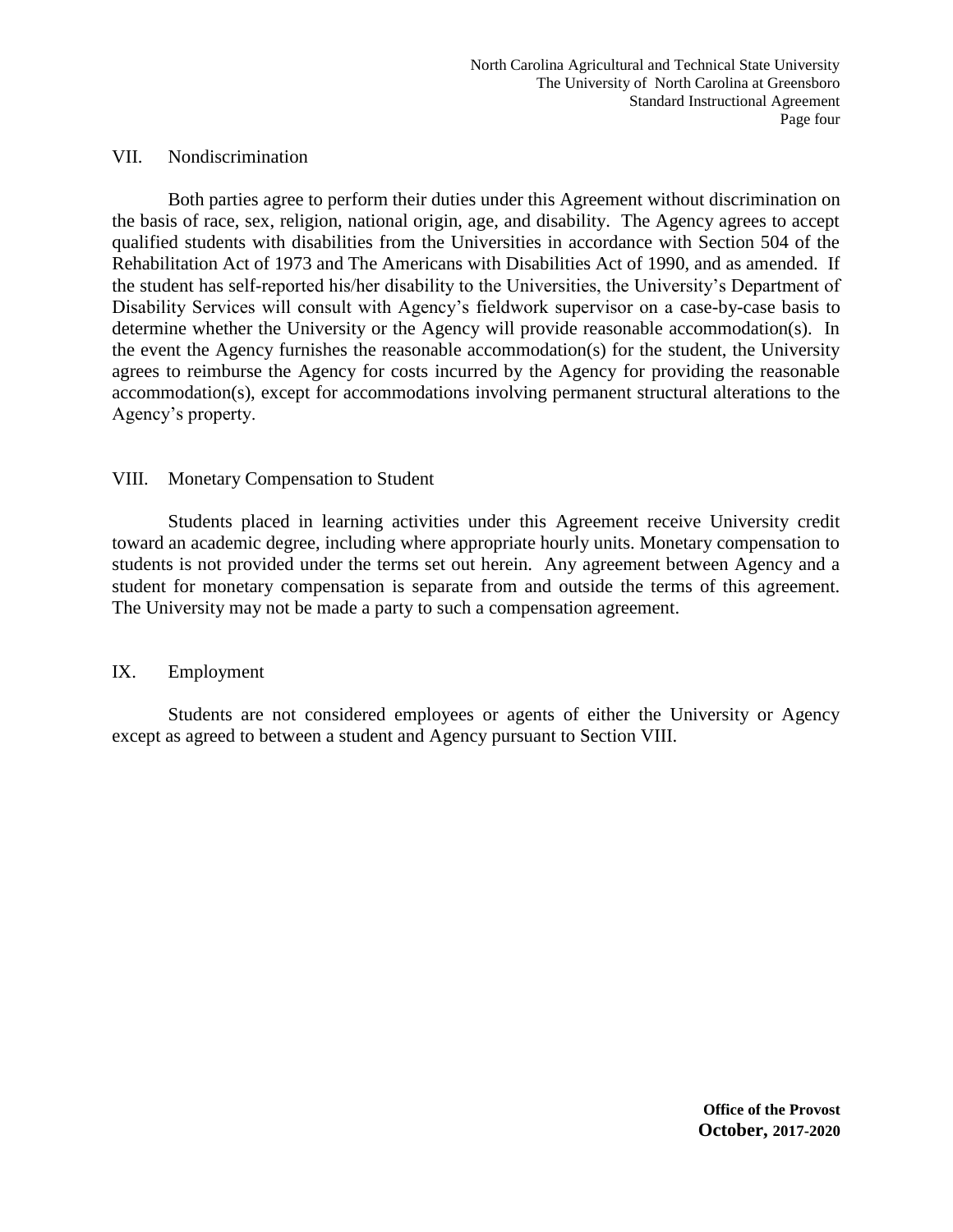# X. Entire Agreement

 This Agreement represents the entire agreement between the parties and may not be modified without the written consent of both parties. This Agreement shall be construed and governed by North Carolina law and any disputes shall be filed in a North Carolina court of competent jurisdiction. In witness whereof, the parties hereto have caused this Agreement to be signed by their respective authorized representatives.

# **For and on behalf of the Social Work and Sociology Department, NCAT:**

| Co - Field Director                                                 | Date          |
|---------------------------------------------------------------------|---------------|
| Department Chair                                                    | Date          |
| Dean, College of Health & Human Sciences - NCAT                     | Date          |
| For and on behalf of the Department of Social Work, UNC-Greensboro: |               |
| Co-Field Director                                                   | Date          |
| Department Chair                                                    | Date          |
| Dean, School of Health and Human Sciences - UNCG                    | Date          |
| For and on behalf of the Agency: ______                             | (Agency Name) |
| Name and Title of Authorized Agency Person (Please Print)           |               |
|                                                                     | Date          |
| Signature                                                           | ⌒ ∩∩          |

**Office of the Provost October, 2017-2020**